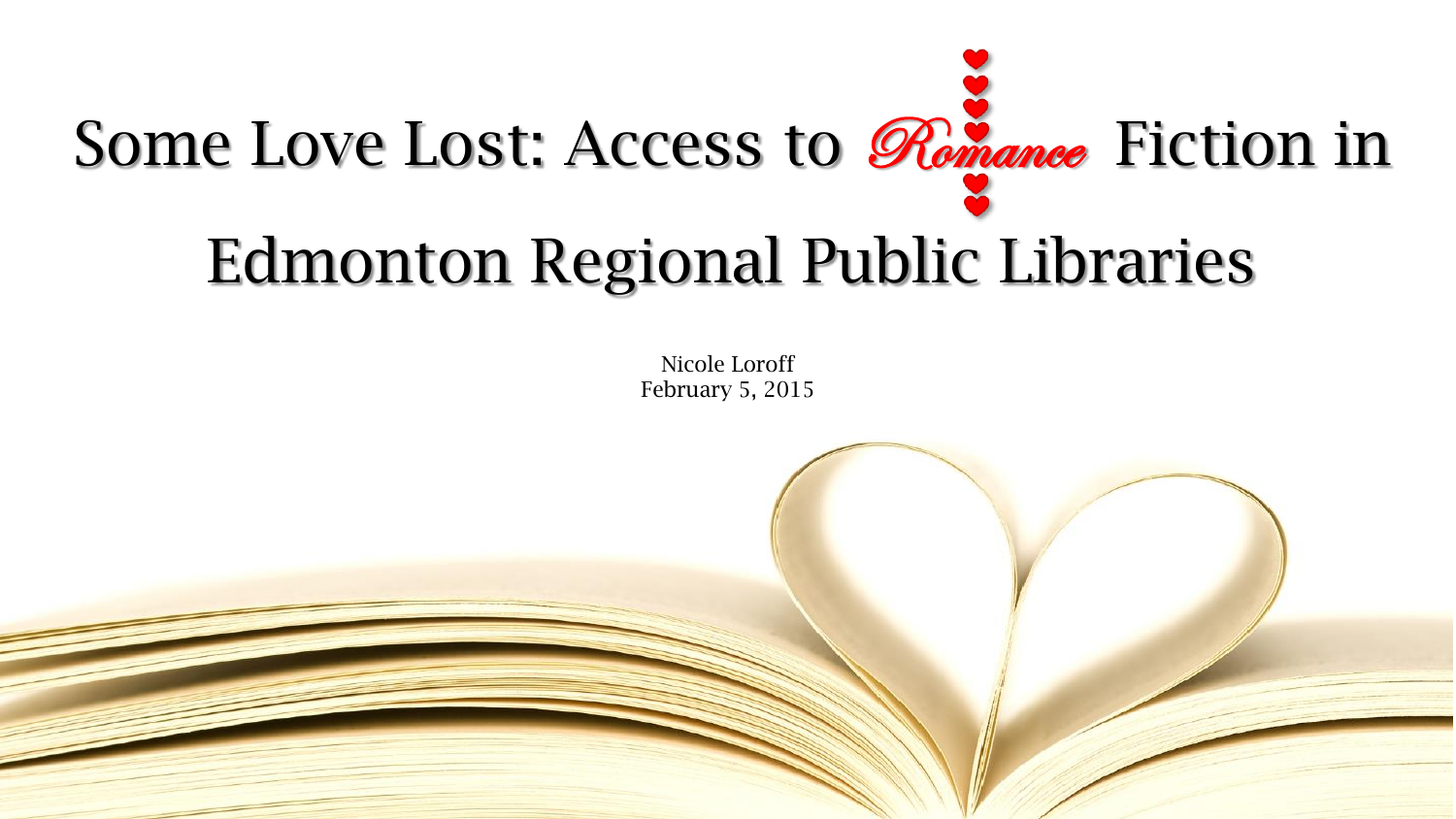## Outline

- Problem
- Research questions
- Literature review
- Methodology
- Findings & implications
- Limitations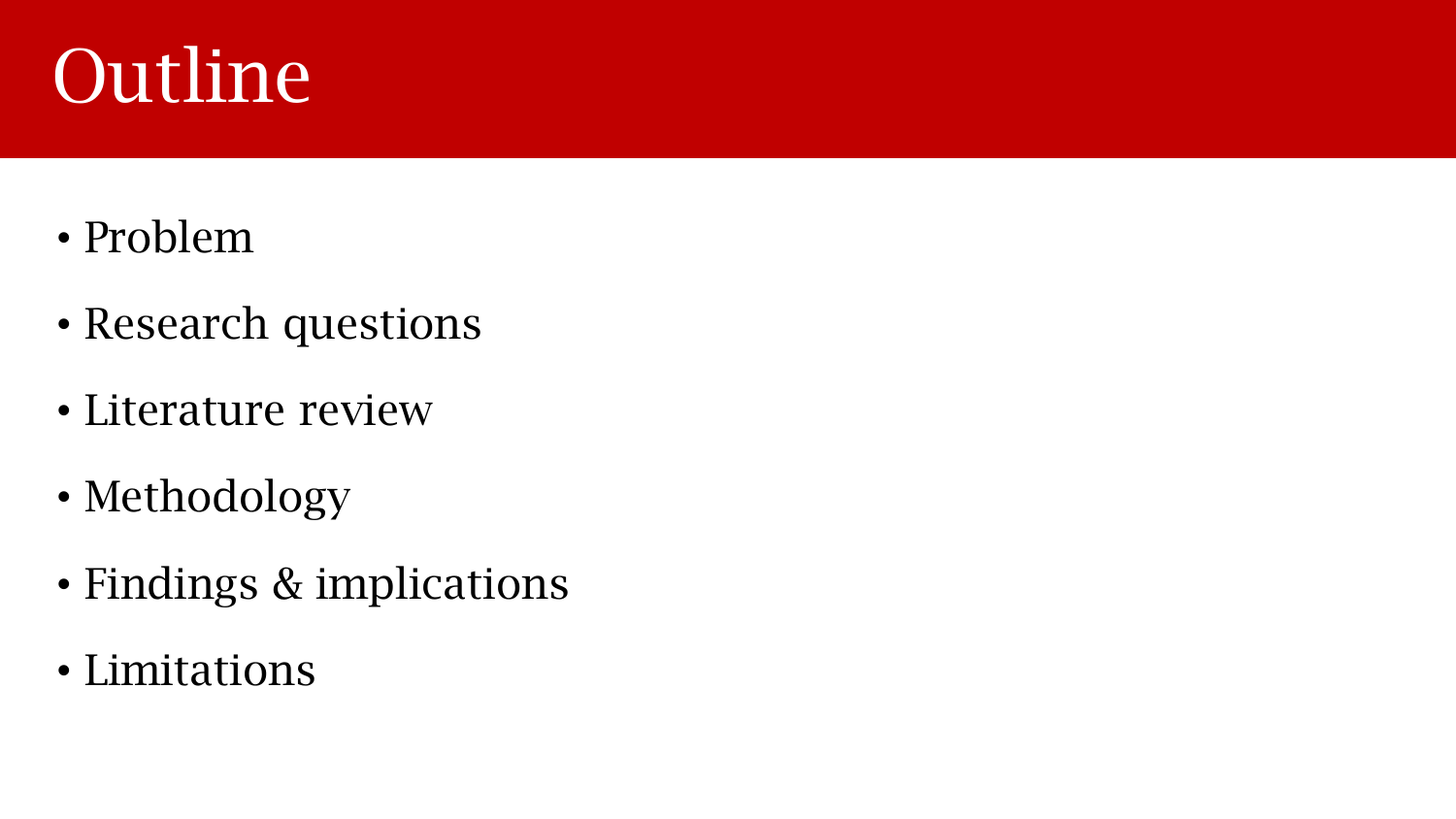## Research Problem

- Romance readers are routinely marginalized in public libraries
- Romance novels are treated as a lesser form of literature, which impacts their accessibility
- Catalogued on a basic level or not at all
- Haphazardly shelved
- Creates a negative experience for the patron
- Little actual research to back these claims up

(Adkins et al., 2006; Charles & Linz, 2005; Saricks, 2009; Versos, 2012)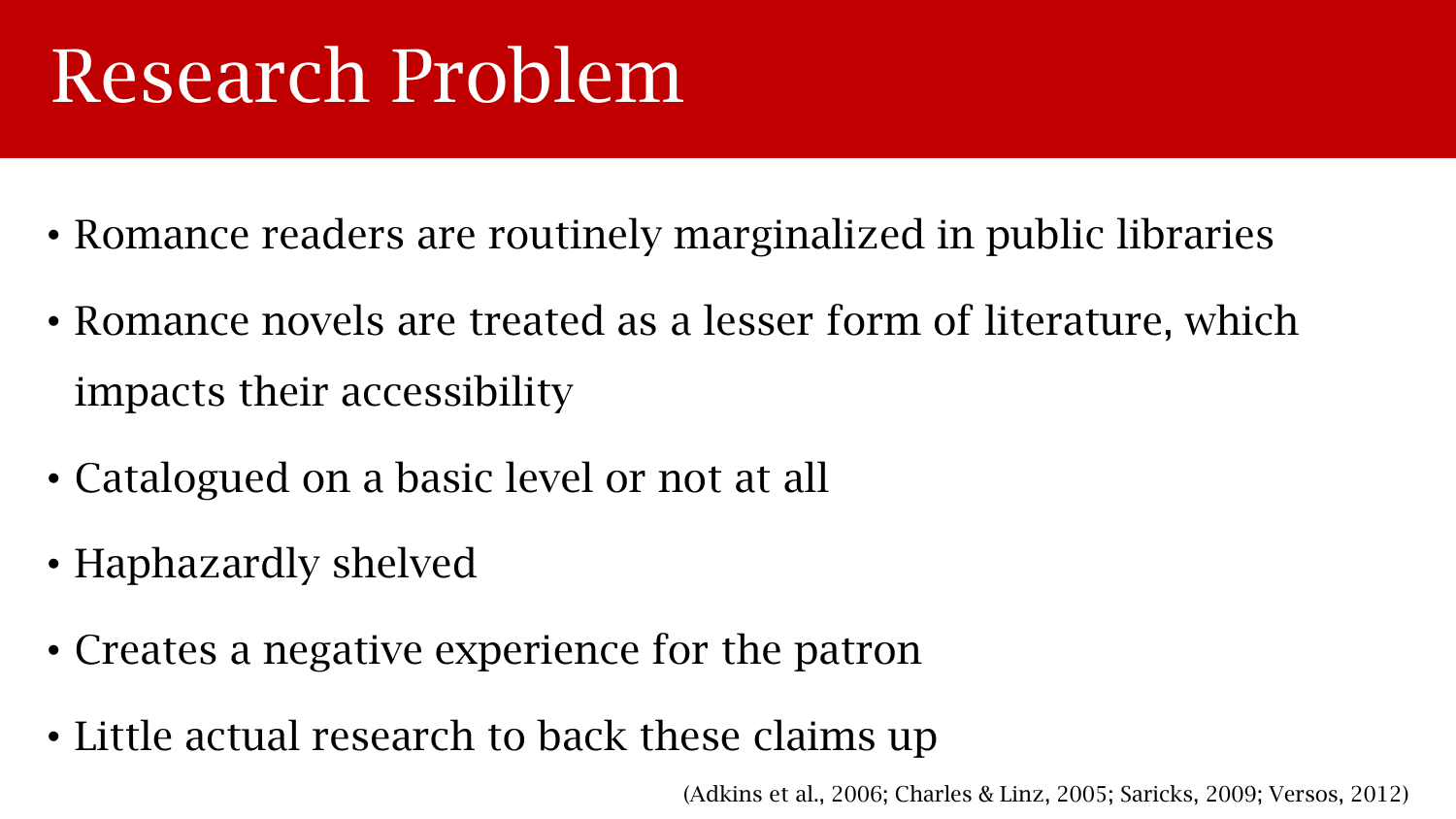### Research Questions

- 1. Where are romance novels physically located in the public library?
- 2. How are romance novels organized, shelved, and displayed?
- 3. What are the practices of public libraries in classifying and cataloguing romance fiction?
- 4. Are romance novels being catalogued by each library system? Is the MARC record basic or exhaustive?
- 5. What subject-headings (LCSH)/metadata are being used?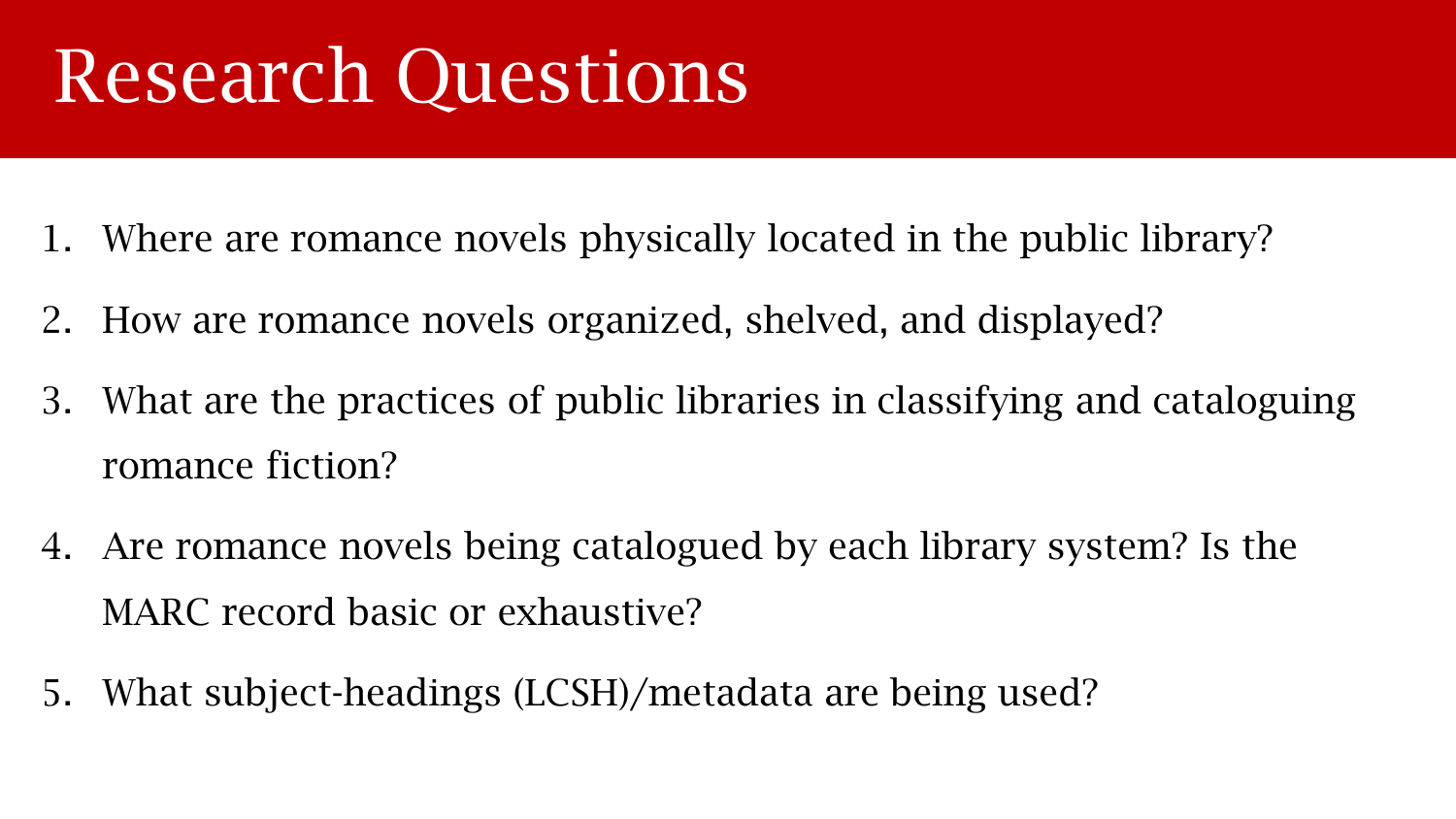#### Literature Review

- The romance reader is a uneducated, overweight housewife who indulges in "those paperback romantic nirvanas that sell themselves in supermarkets and bus terminals" as a means to cope with the hardships of everyday life (p.1136)
- Public libraries are obligated to stock romance novels, but should steer romance readers to more suitable literature
- Foundational works in romance fiction scholarship are also highly critical of the genre and its readership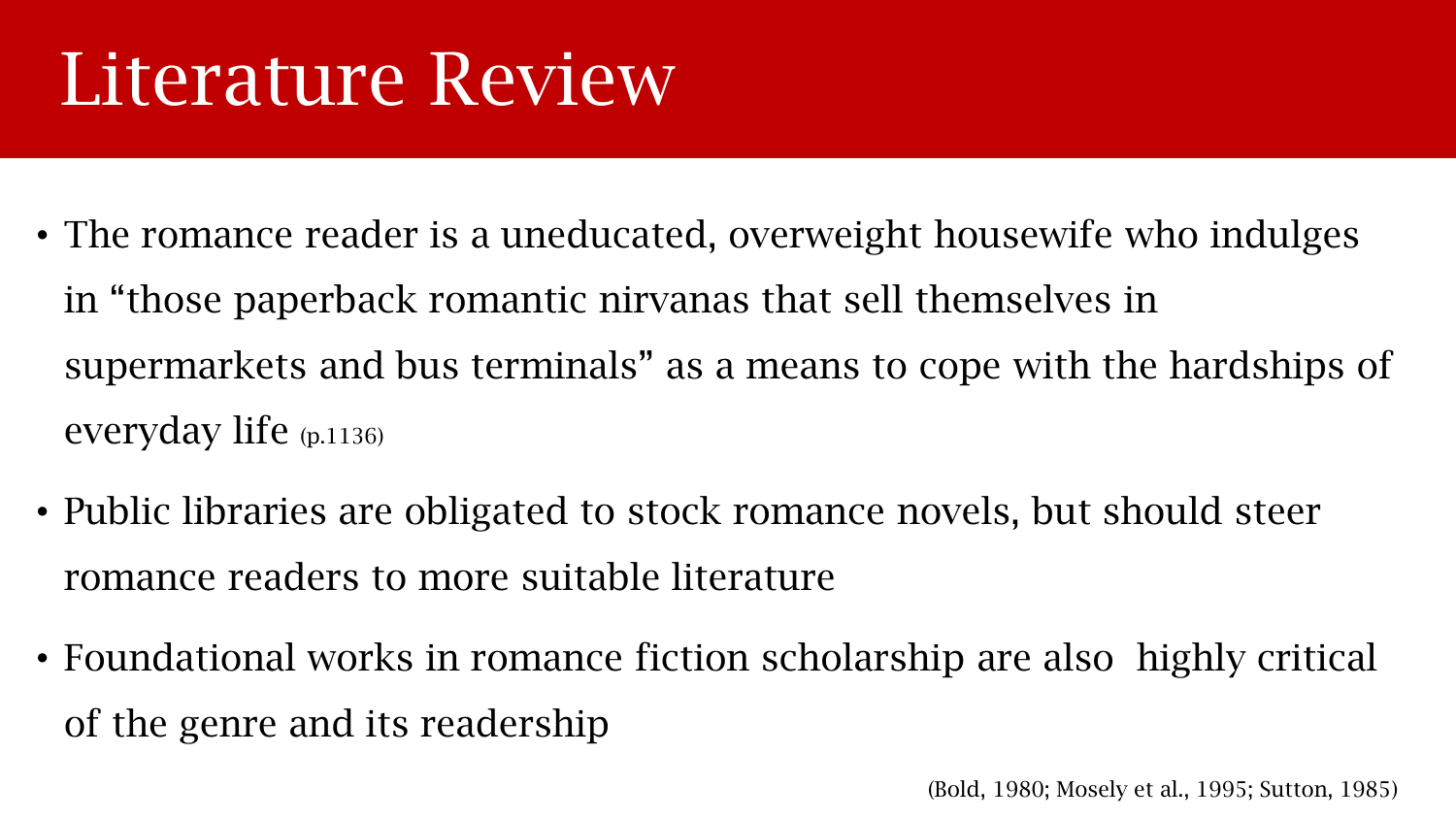#### Literature Review Contraction Literature Review cont'd

- Librarians' attitudes are changing, but conflict remains between personal attitudes and professional ideology
- "Whether or not it is allowed, library directors and staff do make judgments about female patrons based on their reading interests" (p.61)
- Study also identified that minimal cataloguing was not the case; 62 out 68 public libraries "fully" catalogued romance fiction…
- …but did not actually look at the catalogue records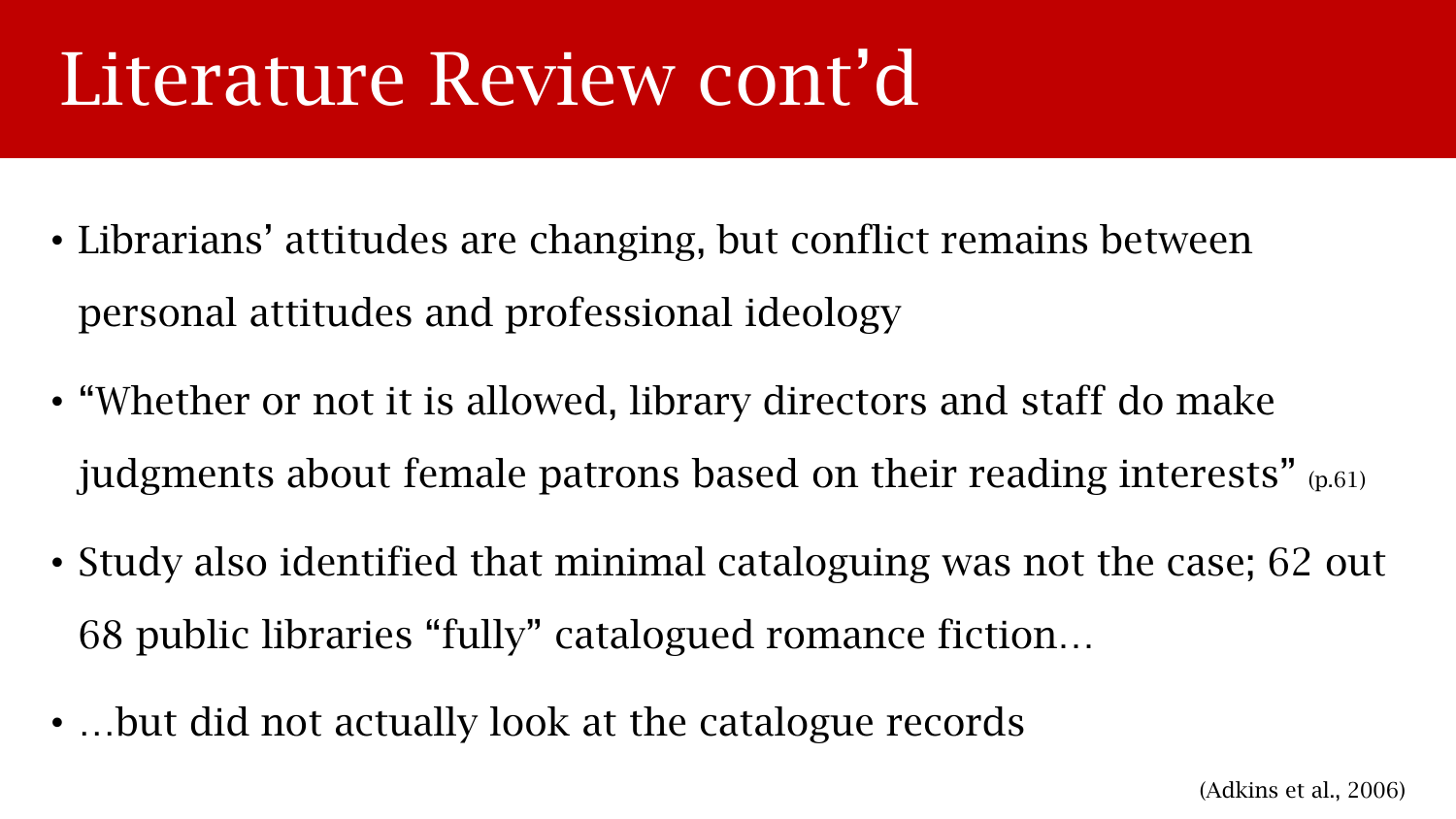# Methodology

- Experimental, empirical mix-method case study using unstructured observation for data collection; two sets of data
- Visited 3 public libraries from separate library systems in the Edmonton region
- Library 1 chose "home" branch
- No previous knowledge of the selected libraries' layouts or practices
- Recorded in-person observations using a combination of voice recording, field notes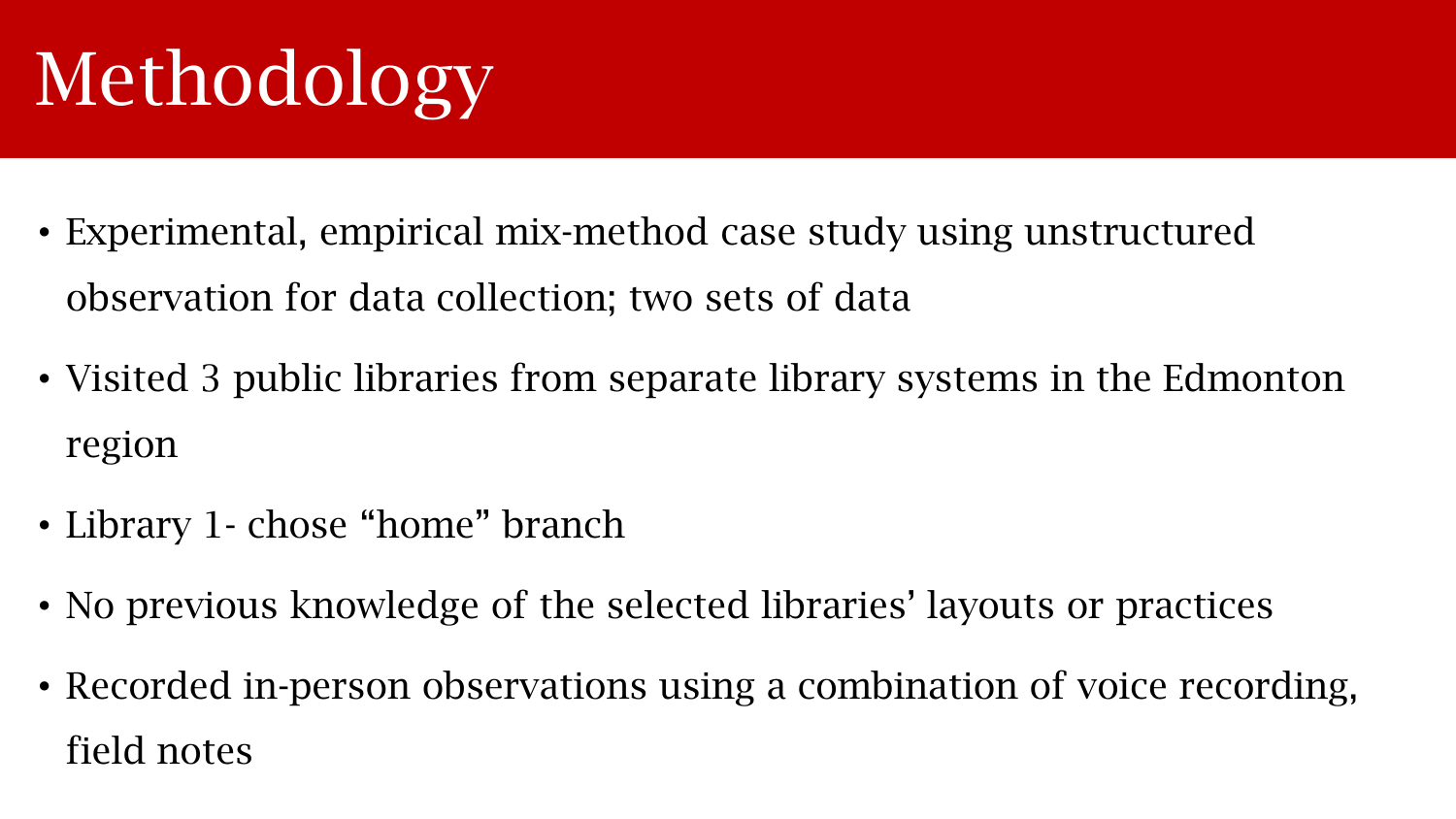# Methodology cont'd

- Accessed the online catalogue for the 3 libraries
- Sample: 2012, 2013, and 2014 Romance Writers of America RITA Award winners (31 books total)
- Looked at the MARC record for each book, assessed what subjectheadings were applied in the 650 fields
- Recorded my observations in an Excel spreadsheet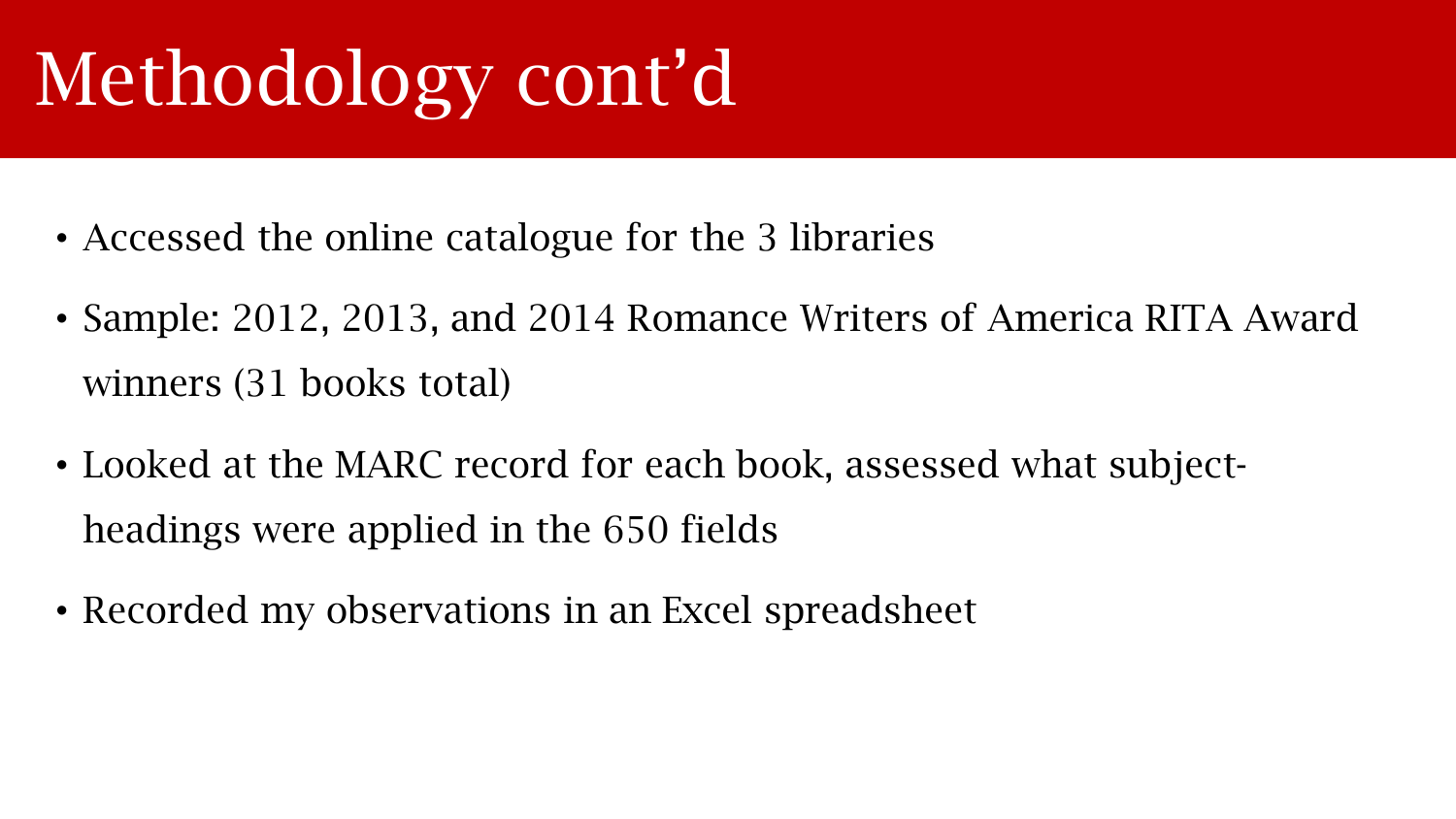

- 1. Organization
- 2. Visibility
- 3. Promotion
- 4. Background or inherent knowledge of the genre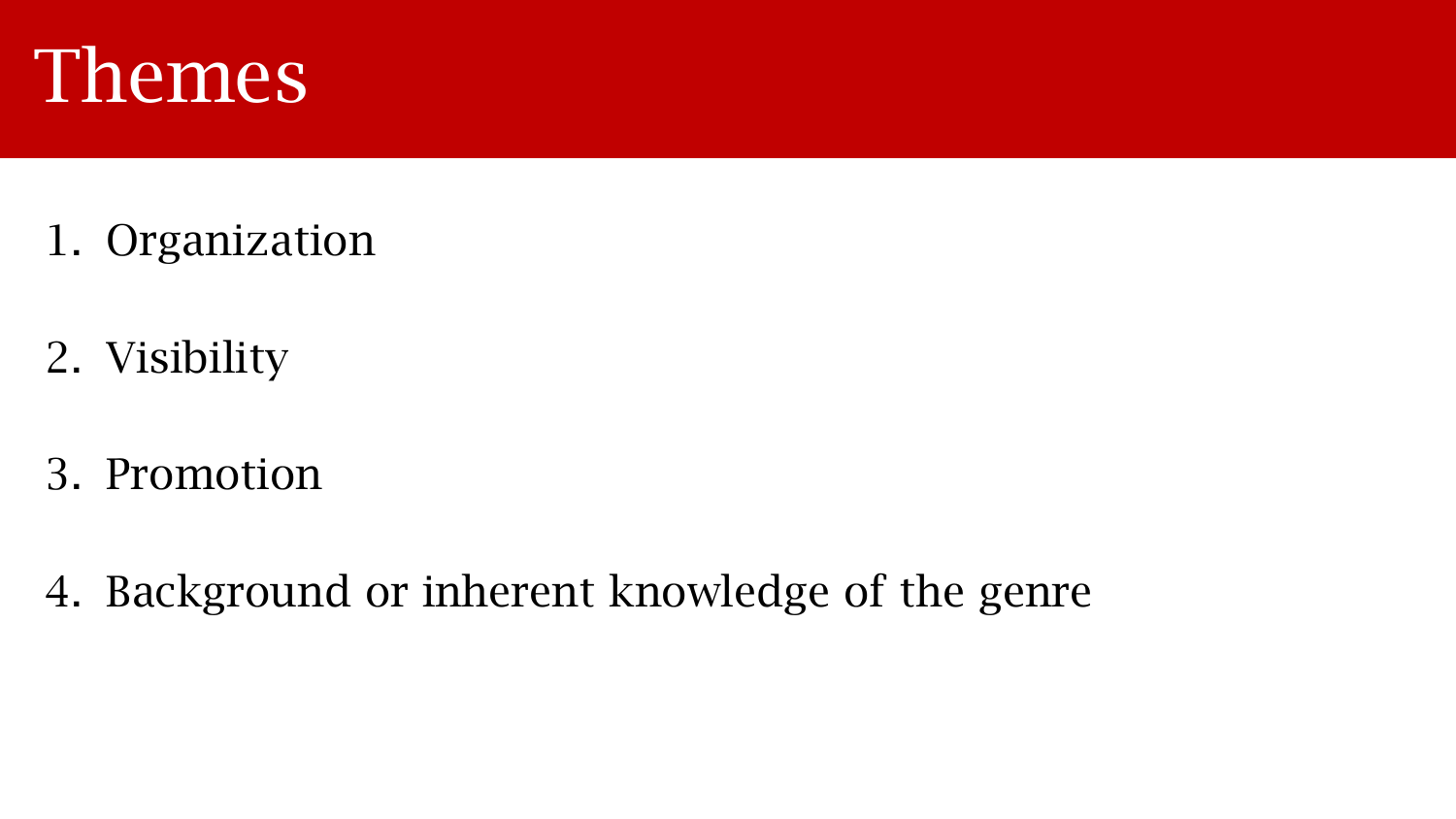## Organization

Table 1. Overview of observed organizational practices

|           | <b>Alphabetized</b><br>based on author's<br>last name | <b>Separated</b><br>hard/softcovers<br>and paperbacks | <b>Separated</b><br>hard/softcovers<br>into genres | <b>Separated</b><br>Romance<br>paperbacks into<br>sub-genre |
|-----------|-------------------------------------------------------|-------------------------------------------------------|----------------------------------------------------|-------------------------------------------------------------|
| Library 1 | <b>Yes</b>                                            | <b>Yes</b>                                            | <b>Yes</b><br>(All fiction books)                  | <b>Yes</b><br>(Historical)<br>Romance)                      |
| Library 2 | <b>Yes</b>                                            | <b>Yes</b>                                            | <b>Yes</b><br>(Mystery)                            | N <sub>O</sub>                                              |
| Library 3 | <b>Yes</b>                                            | <b>Yes</b>                                            | <b>Yes</b><br>(Mystery & Science)<br>fiction)      | N <sub>O</sub>                                              |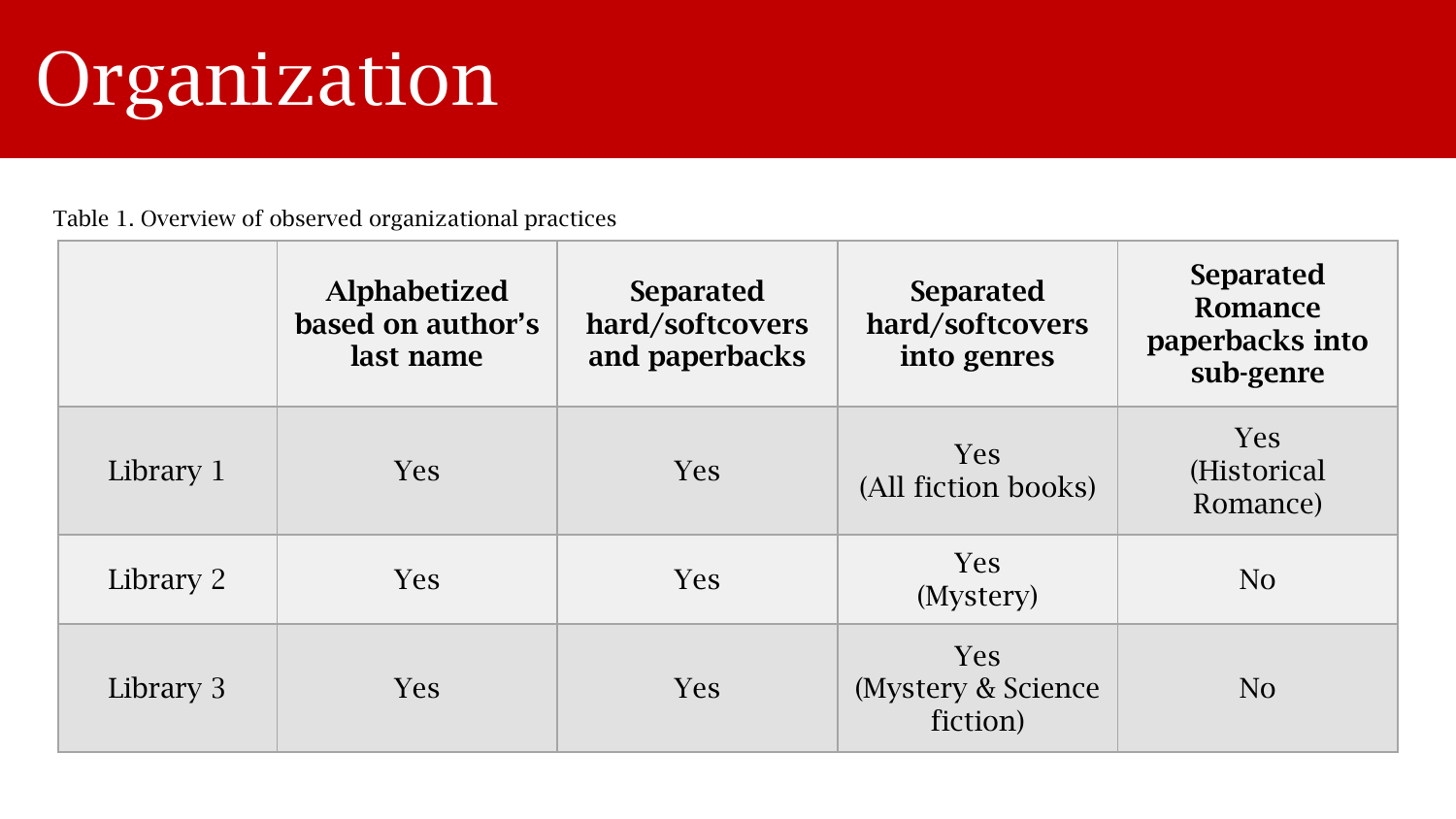## Visibility

- All 3 Libraries
	- Could not see the "Romance" section from any of the entrances
	- Directory signs did not list specific genres
	- Shelving signs were obscured
	- Genre labels or stickers were used inconsistently, especially for hard/softcover books in the "General Fiction" or "Adult Fiction" sections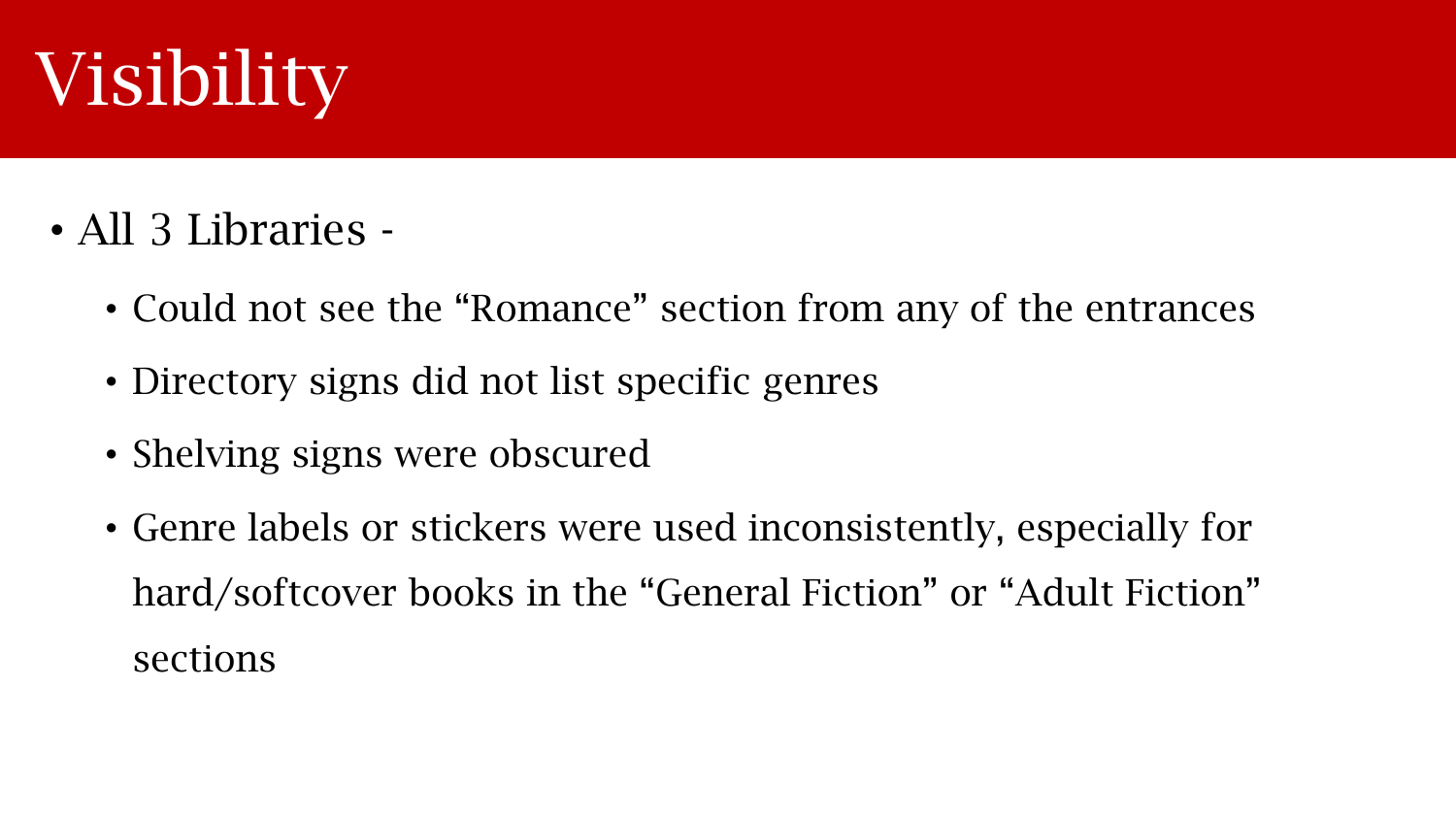#### Promotion

- All 3 Libraries
	- Did not devote a display exclusively to romance fiction
	- Some romance novels were included on displays, such as "Staff Picks," but were not labeled
	- Library 2 placed signs of the shelf encouraging patrons to use **Overdrive**
- Library 2 & 3
	- Offered Readers Advisory (RA) pamphlets for popular romance
	- Listed 10 12 assorted titles, provided a synopsis, and gave directions to their locations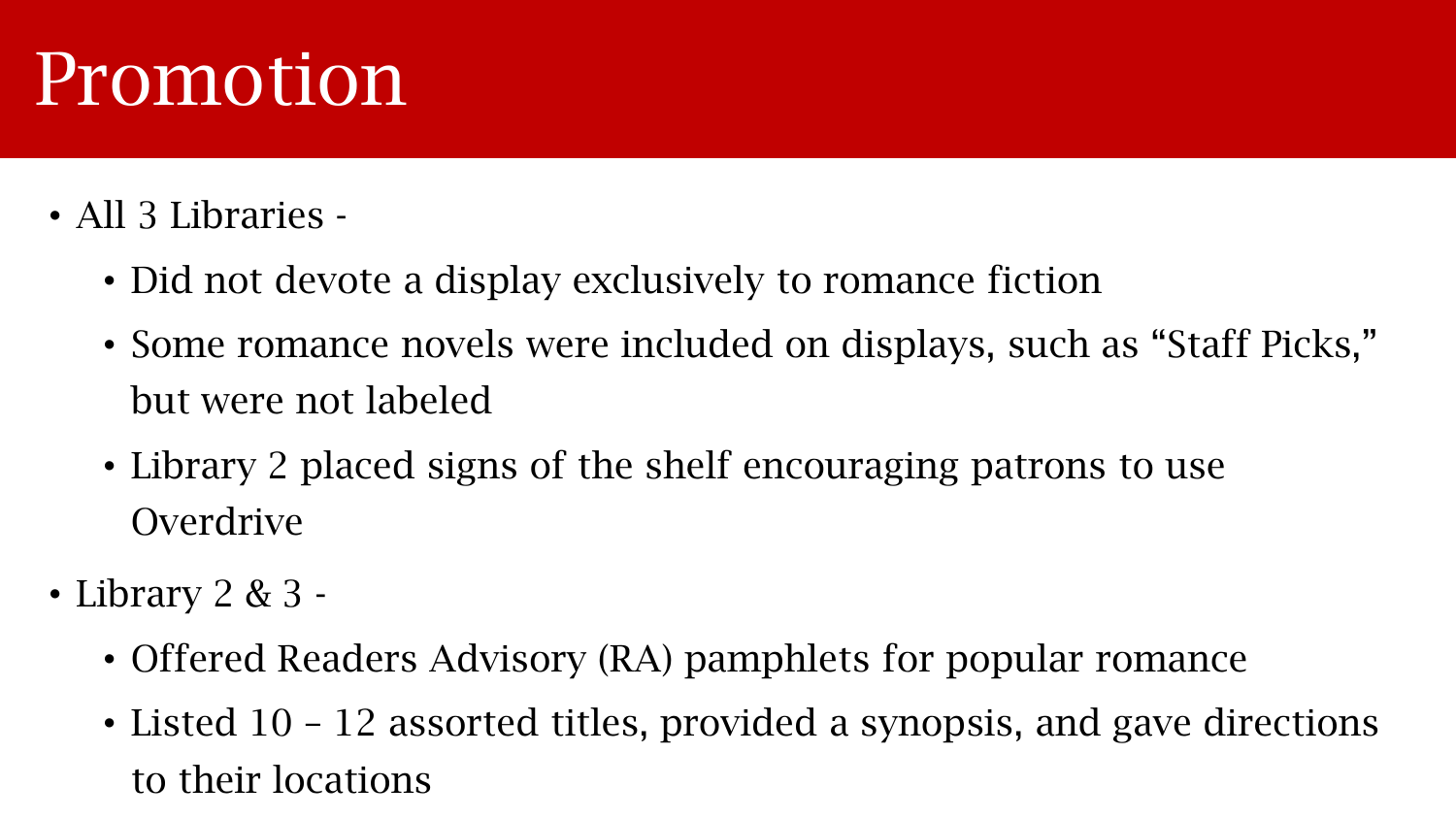## Background Knowledge

- All 3 libraries mixing of romance novels in other genre sections
- Library 2 "Popular" paperback section saw multiple romance books in this section with no genre sticker applied
- Relied on knowledge of popular romance (authors, titles, publishers) to identify books on the shelves
- Relates to the ambiguous nature of romance fiction?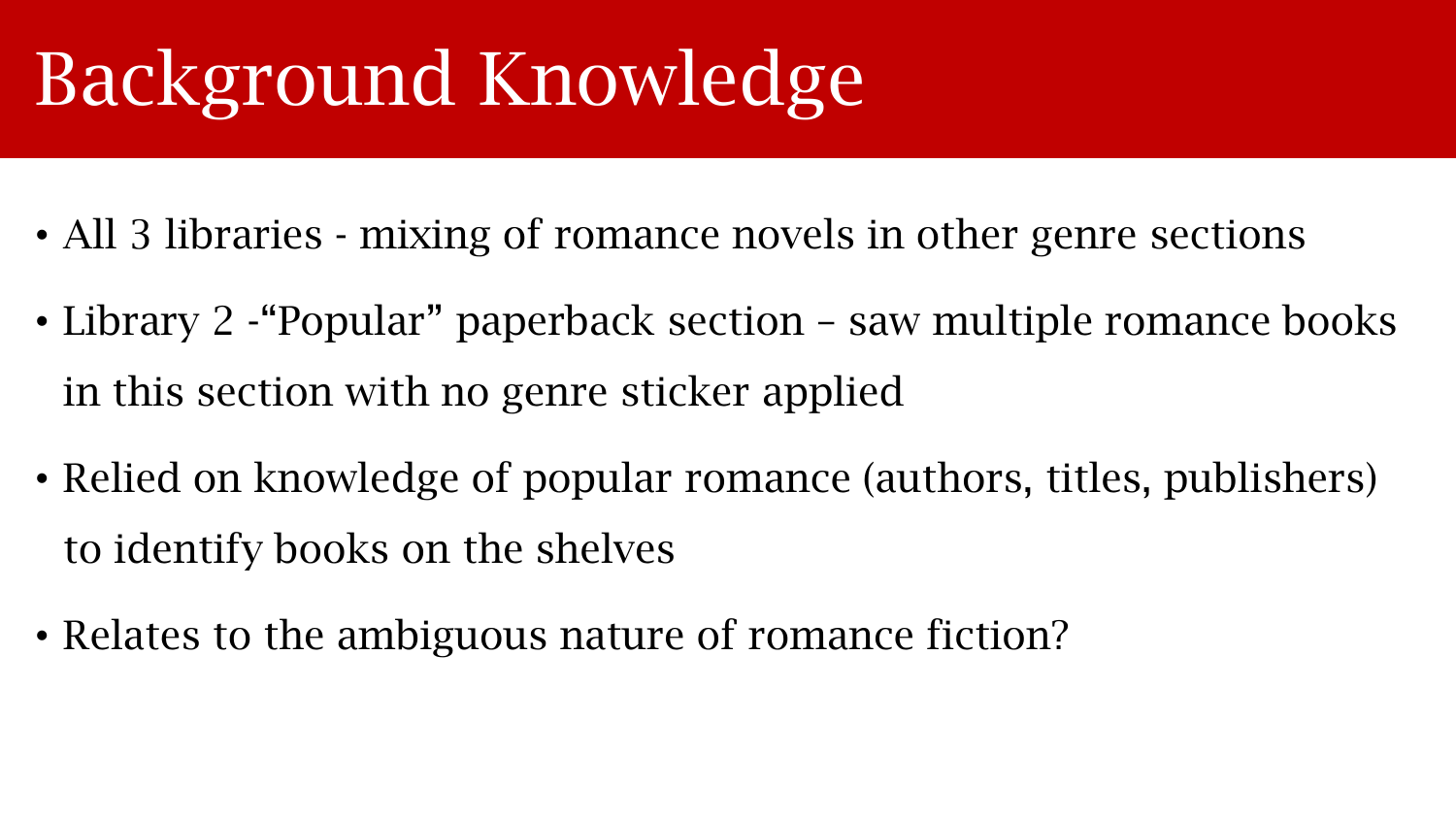#### Implications for Physical Accessibility

- Romance fiction treated similarly to other literary genres
- Separation into genre and sub-genre suggests that these books (i.e. Historical Romance) may be more popular or in greater demand
- Choose to stock or collect romance paperbacks over hard/softcover
- Visibility issues do not appear intentional
- Lack of consistent labeling makes it difficult to spot romance novels, especially for patrons new to the genre
- Contributes to items being misshelved, misplaced, or "lost"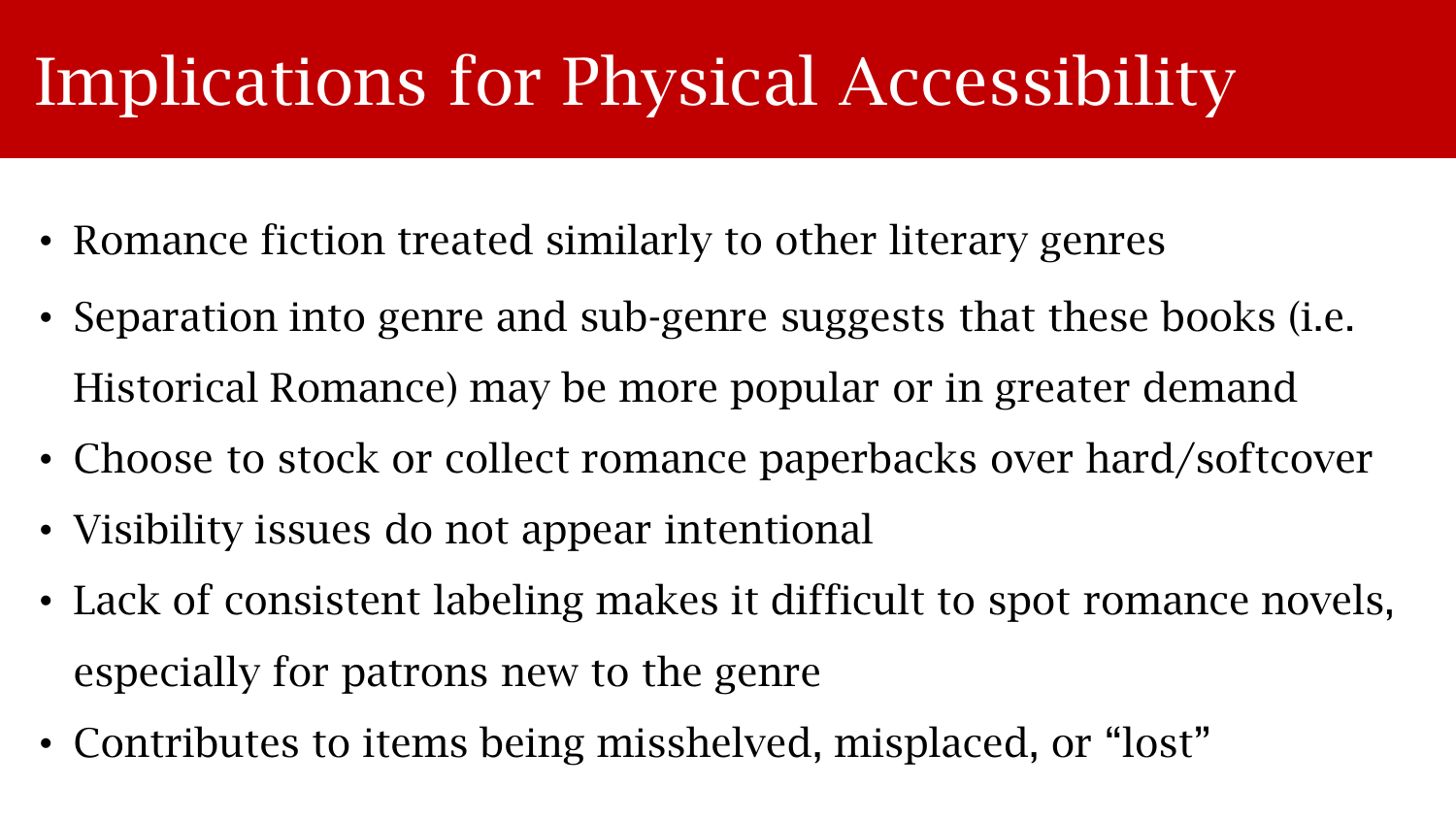## Catalogue Records

Table 2. Assessment of the bibliographic records for sample books available in the libraries' online catalogues

|           | <b>Sample</b><br>books in the<br>catalogue | $#$ of books<br>with<br>subject-<br>headings | <b>Total</b><br>(%) | Average $#$<br>of subject-<br>headings<br>applied | <b>Listed book</b><br>medium(s)<br>with subject-<br>headings | <b>MARC</b><br>field(s)<br>used |
|-----------|--------------------------------------------|----------------------------------------------|---------------------|---------------------------------------------------|--------------------------------------------------------------|---------------------------------|
| Library 1 | 25                                         | 6                                            | 24%                 | $\overline{2}$                                    | Paperback<br>Ebook                                           | 650                             |
| Library 2 | 23                                         | 22                                           | 95.6%               | 3.68                                              | Paperback<br>Ebook                                           | 650<br>651<br>655               |
| Library 3 | 20                                         | 16                                           | 80%                 | 3.38                                              | Paperback<br>Ebook                                           | 650<br>651                      |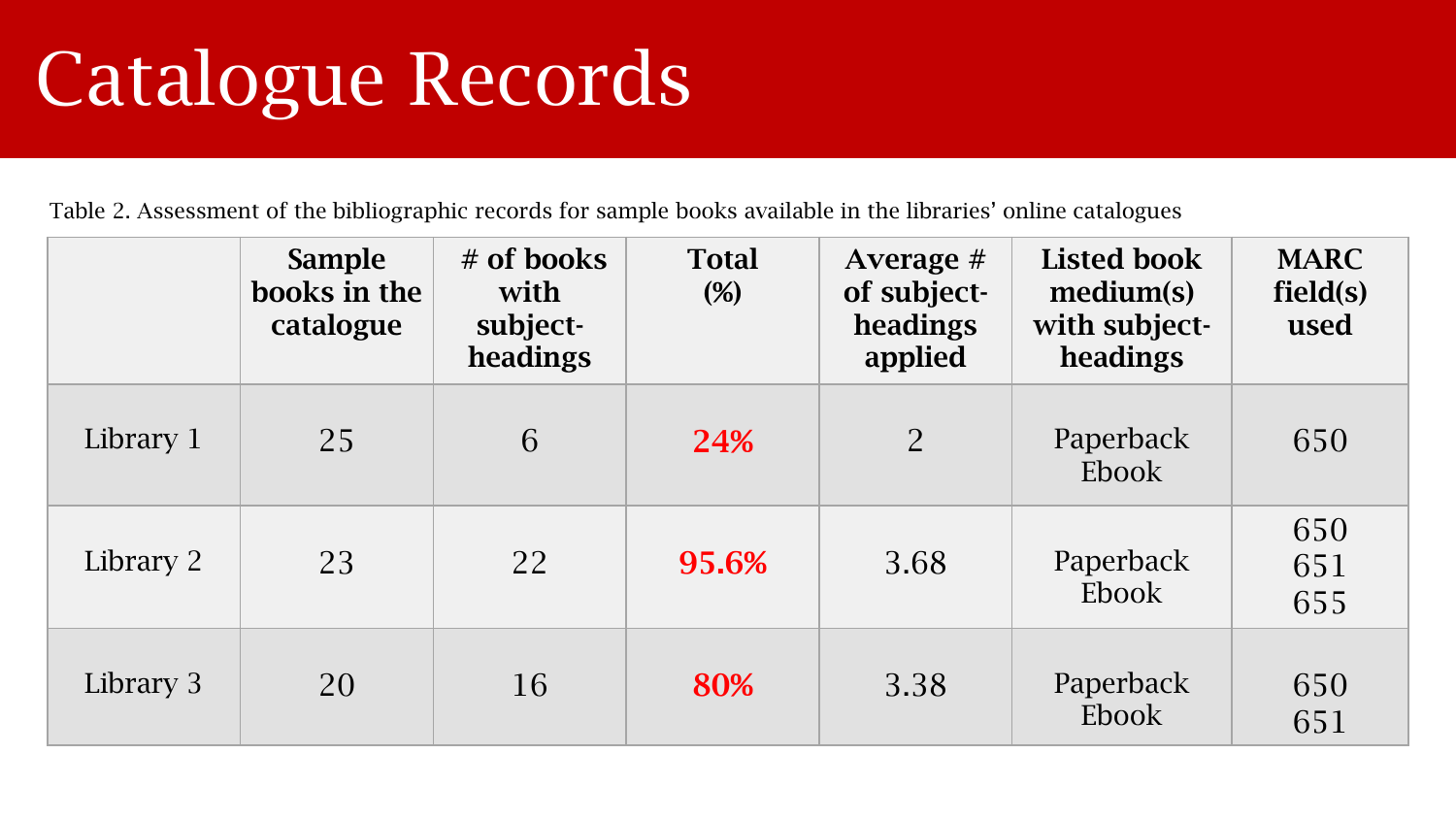

- Most used subject-heading was "Romance fiction," but only Library 2 applied it in their records in the 655 (genre/form) field
- Most used subject-headings across the three catalogues was "Manwoman relationships" and "Love stories"
- Subject-headings were largely specialized
- Library 1 added the general note "a romance novel" in the 500 field
- All 3 libraries subject-headings changed depending on medium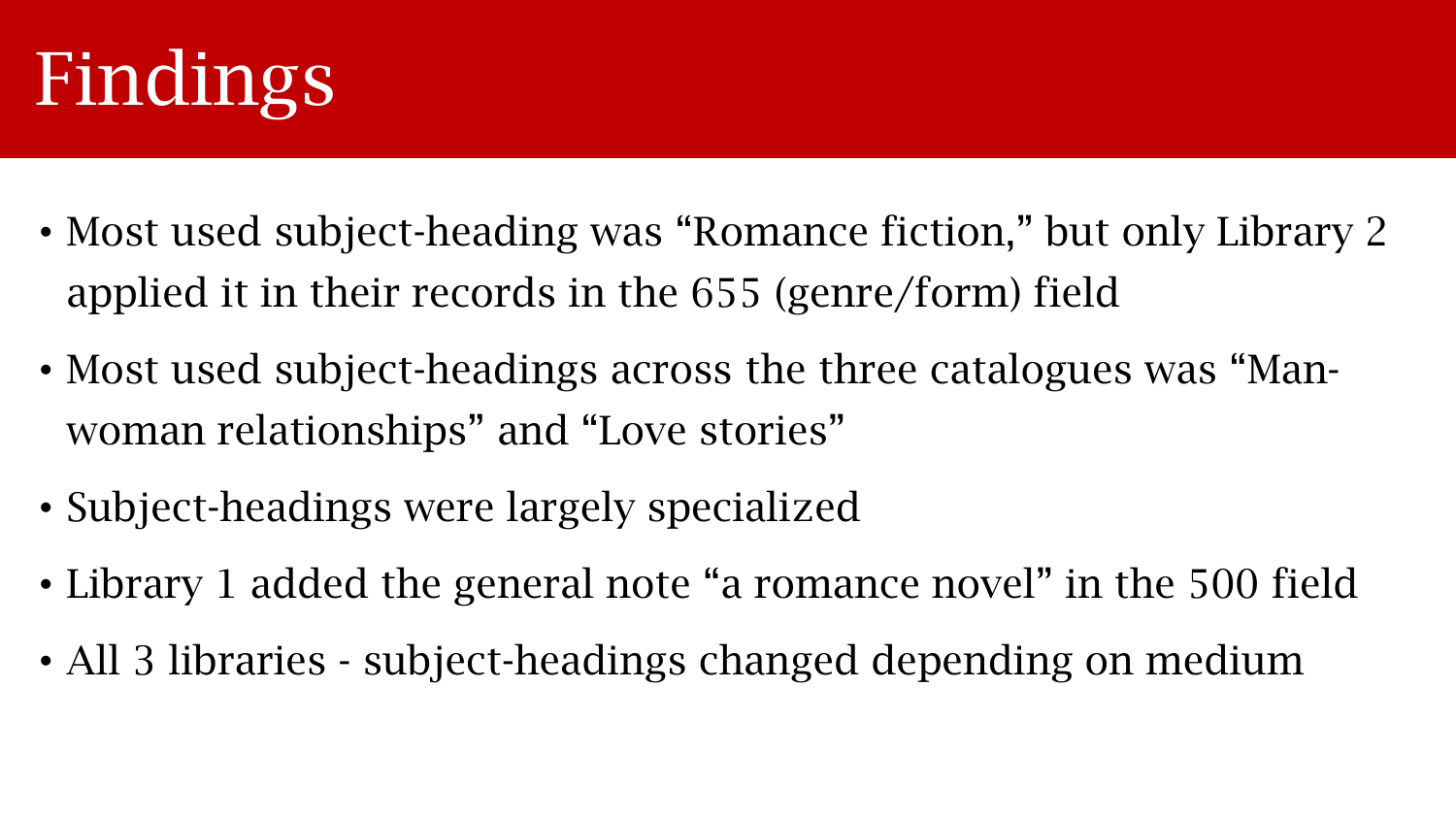#### Implications for Online Accessibility

- Cataloguing romance novels to a minimal standard; exhaustively varied
- Supports the idea that the majority of public libraries are cataloguing romance novels
- Library 2 using "Romance fiction" to help facilitate accessibility
- Library 1 has limited accessibility compared to Library 2 & 3. However, efforts are being made to make the books more accessible through the general note "a romance novel"
- "Man-women relationships" and "Love stories" problematic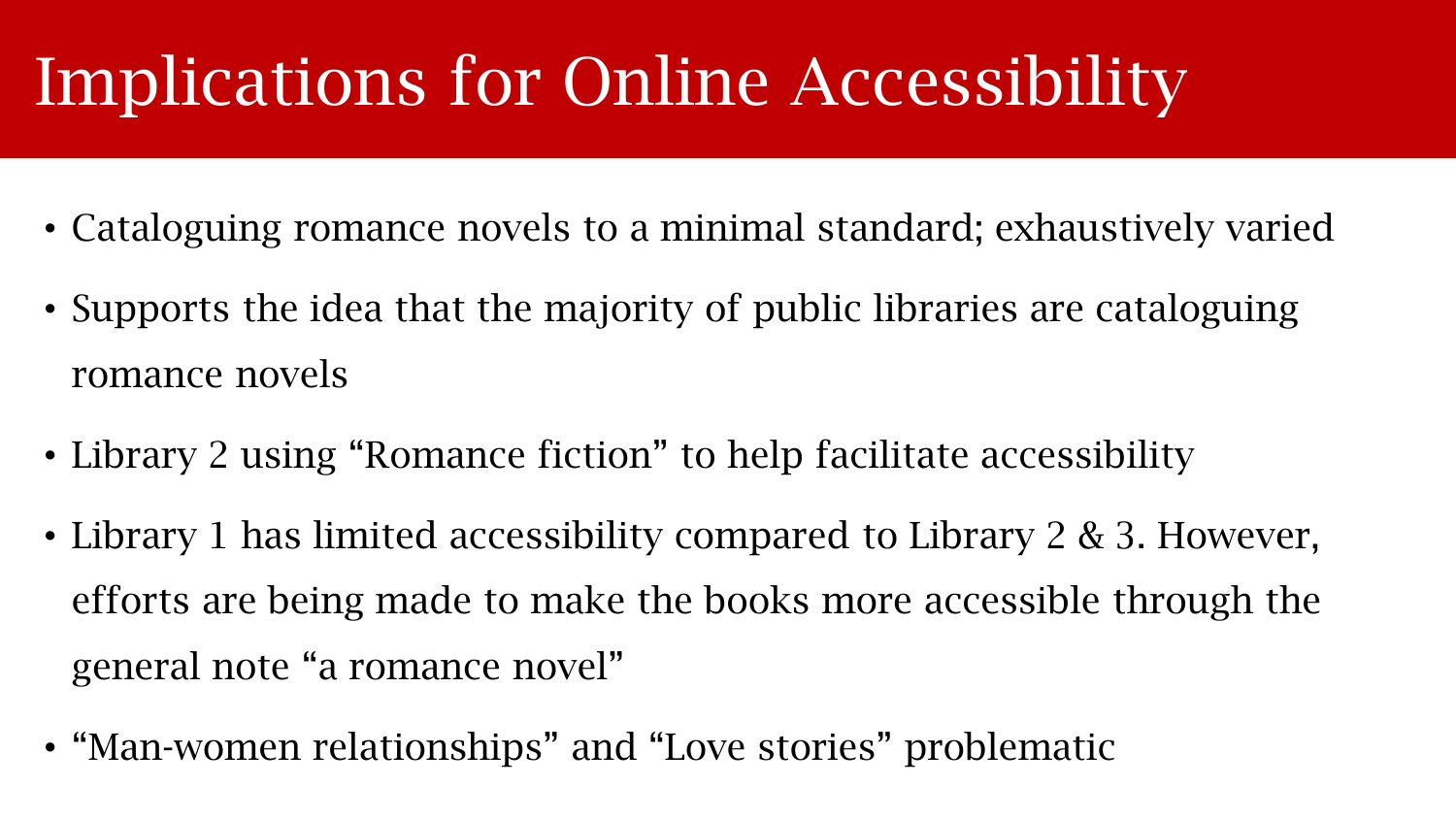#### Limitations

- Localized
- Library 1 has multiple branches organization, visibility, promotion may differ
- Relying on background or inherent knowledge could be interpreted as bias
- Bigger sample?
- Other factors that facilitate accessibility?